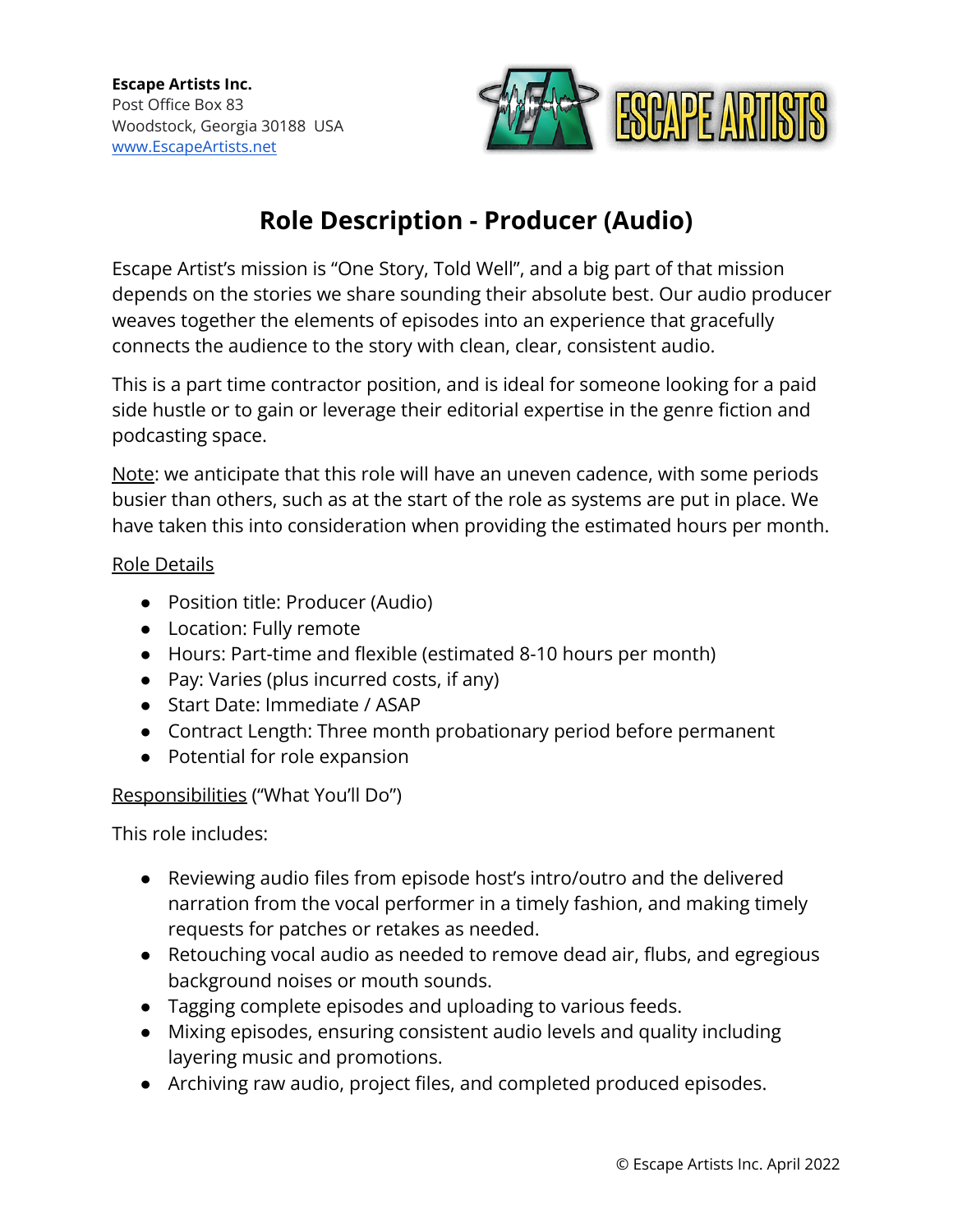

- Able to coordinate with other members of the editorial team, including other producers, to maintain a weekly production schedule.
- Willing and interested in assisting with casting voice actors when requested.
- Regular communication and working closely with key stakeholders, including senior editors, managing producers, and EA's co-owners.
- Contributing to product road maps, project plans and dashboards.
- Keeping current on upcoming projects, events, and deadlines.
- *●* Regular status meetings with key stakeholders and teams as appropriate.

## Other responsibilities including:

- Safeguarding confidential information and personal data
- Abiding by the EA [Code of Conduct](https://escapeartists.net/code-of-conduct/) and the Terms of [Use and Privacy Policy](https://escapeartists.net/about-ea/legal/)
- Documenting ways of working and best practices
- Maintaining a baseline working knowledge of our industry
- Any other tasks or services agreed in connection with this role
- Possible attendance of industry events (depending on location and interest)
- We encourage you to interact with our wider fan community via our forum, Patron-only Discord server and social media channels

## Requirements ("What You Bring")

We are looking for someone who (is):

- Has experience with a DAW (Digital Audio Workstation, like Audacity or Adobe Audition) combining multiple audio files into a single audio presentation.
- Has experience outputting mixed audio into various formats (WAV, MP3) and tagging audio files with relevant metadata.
- Has a passion for crafting beautiful vocal performances.

## Helpful skills and qualifications ("Nice to Have")

- *●* Fluent in English *(read and write; speaking is also helpful)*
- *●* Relevant and demonstrable knowledge and experience working in a remote team *(this need not be specifically in genre fiction)*